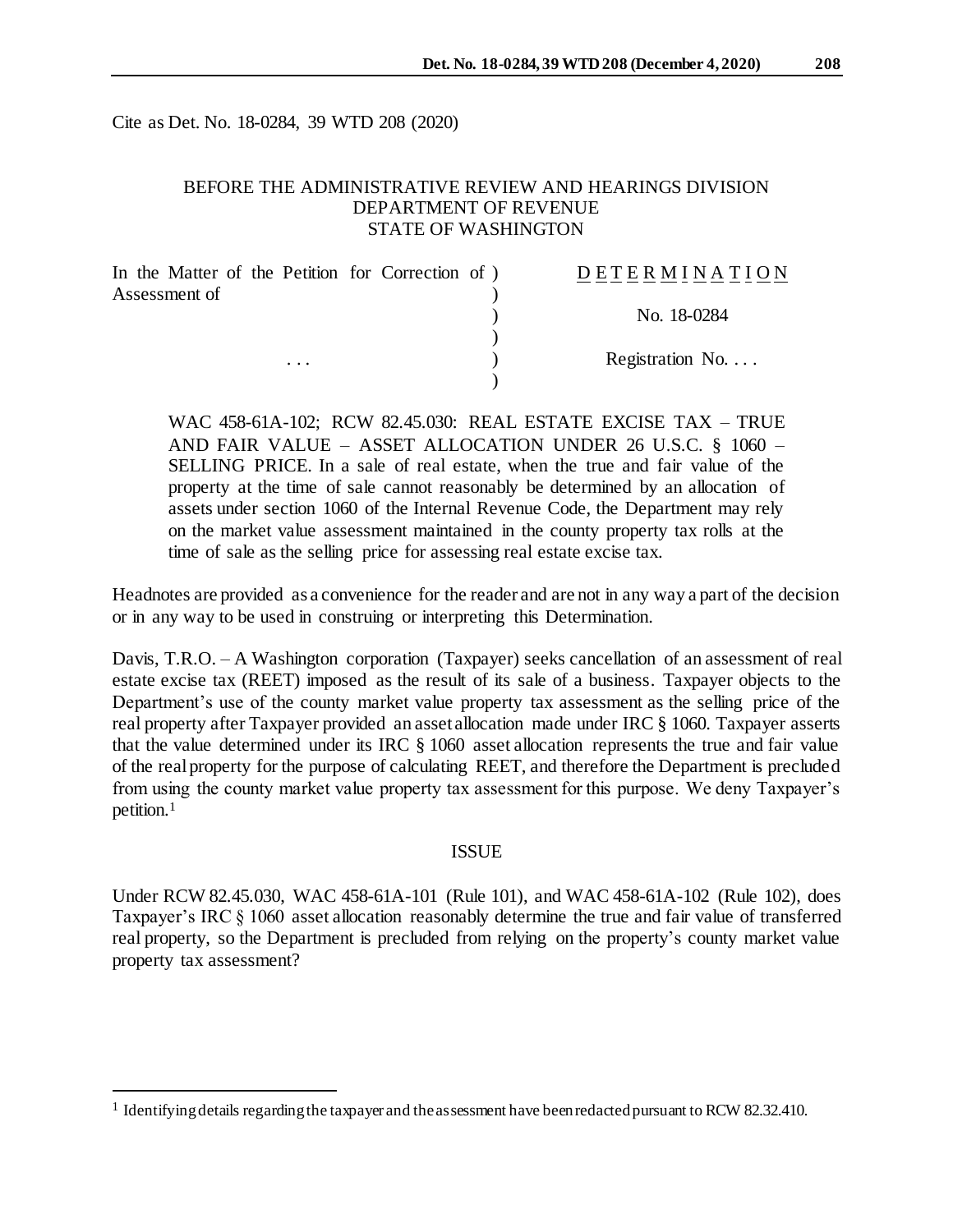### FINDINGS OF FACT

. . . (Taxpayer) is a Washington corporation that previously engaged in the business of producing pulp and paper products at a mill located in . . . , Washington (Mill), as a subsidiary of the . . . group of companies.

On March 31, 2017, Taxpayer transferred ownership of the above business, including the Mill, … and all other related assets used in operating the mill (Business), plus a cash payment of \$ . . . as partial offset of costs of assumed liabilities (Cash), to . . . (Buyer) in an asset purchase agreement (Agreement). In exchange for the Business and Cash, Buyer agreed to pay Taxpayer \$ . . . (of which  $\$\dots$  was identified as the negotiated "purchase price" and  $\$\dots$  was prorated compensation for prepaid 2018 property taxes on the transferred property), and to assume certain outstanding Taxpayer liabilities (valued by the parties at \$ . . . at the time of transfer). ["Purchase price" is defined to be \$ . . . in cash, plus assumption of liabilities. *See* Agreement, Art. I, pg. 8.] The total consideration paid or transferred by Buyer to Taxpayer under the Agreement was  $$...$ <sup>2</sup>

Upon transfer, Taxpayer filed a real estate excise tax (REET) affidavit with the county assessor to document the change in ownership of real property in Washington. In the affidavit, Taxpayer reported a gross selling price of \$ . . . , offset by an equivalent deduction for the value of personal property included in the sale [(including cash and cash equivalents, accounts receivable, prepaid expenses, and contracts, leases, permits, inventories, supplies, machinery, and equipment)], resulting in a reported taxable selling price of  $\$\ldots$  and a total REET amount due of  $\$\ldots$ . [Ultimately, eleven parcels of real property, consisting of more than . . . acres of land, plus improvements including …other structures, were transferred by Taxpayer to Buyer in a deeded transfer recorded in . . . County effective . . . 2017. Special Programs determined that the market value assessment maintained on the . . . County property tax rolls at the time of the transfer for these real property parcels was \$ . . . .]

Due to the nominal value reported in Taxpayer's REET affidavit, on April 17, 2017, the Department's Special Programs Division (Special Programs) began a REET audit of the transaction to determine the true and fair value of the transferred real property (Property) and calculate the correct amount of REET due, if any.

On June 6, 2017, Taxpayer sent Special Programs documentation describing an asset allocation made by the parties according to section 1060 of the Internal Revenue Code (1060 Allocation), under which the Property was allocated a value of  $\frac{1}{2}$  ...  $\frac{3}{3}$  In its accompanying letter, Taxpayer stated:

l

<sup>&</sup>lt;sup>2</sup> As a condition of the transfer, Taxpayer also agreed to place \$ . . . in an escrow account to be payable to Buyer contingent upon Buyer incurring agreed-uponcapital expenditures, operating losses, decommissioning expenses, and acquisition costs related to the mill within four years of the transaction closing date. However, as Taxpayer also notes in written material provided to the Department, payment and receipt of these funds are contingent on Buyer's future actions and thus unknown at the time of transfer. Because of the speculative nature of these amounts, we do not discuss them in detail here and they form no part of the legal analysis of this case.

 $3$  The Internal Revenue Code requires the use of an asset allocation when there is an applicable transfer of a business or other group of assets made up of multiple asset classes. IRC § 1060(a) provides, "[i]n the case of any applicable asset acquisition . . . the consideration received for such assets shall be allocated among such assets . . . under section 338(b)(5). If . . . the transferee and transferor agree in writing as to the allocation of any consideration, or as to the fair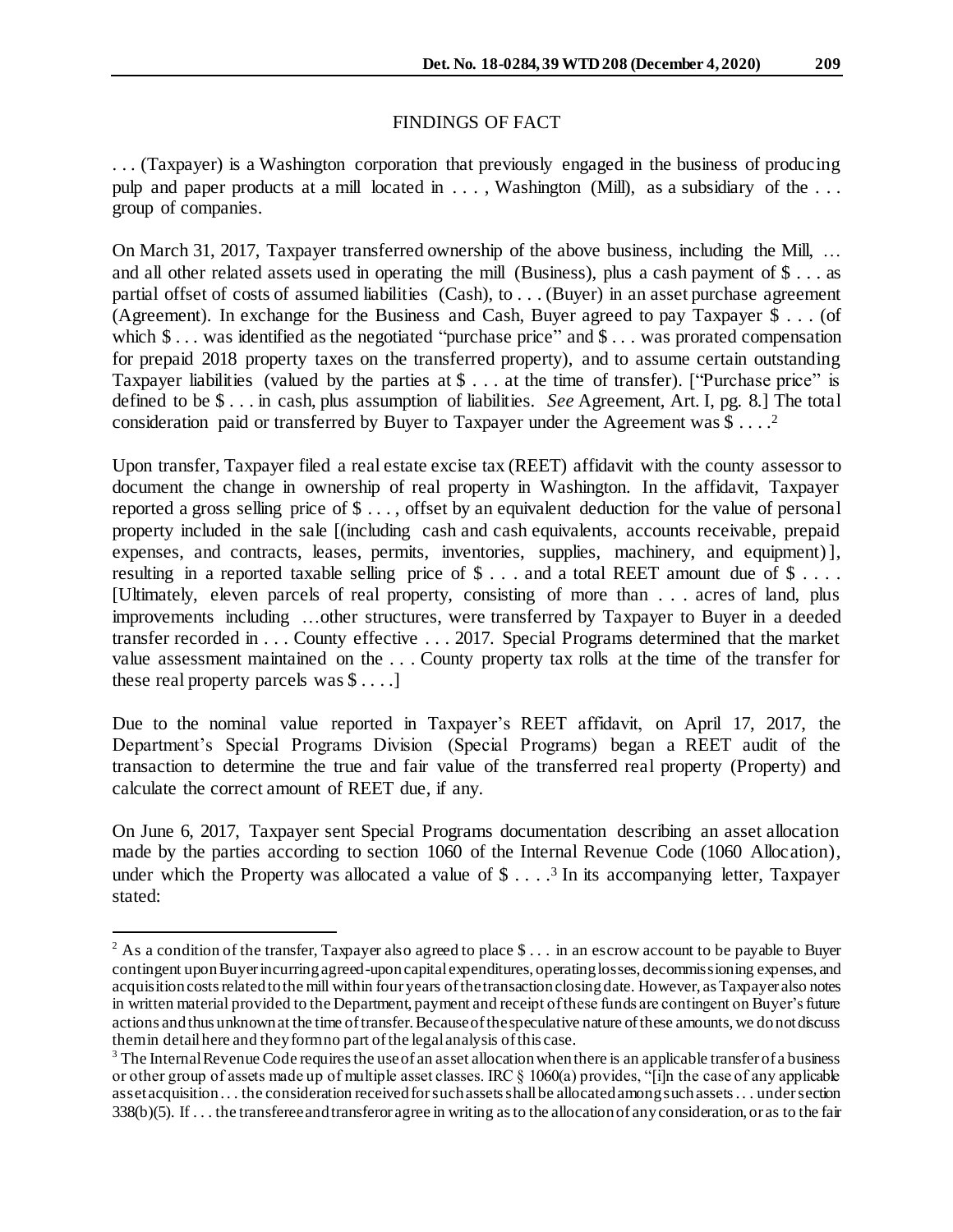[T]he . . . Assets include much more than real property. . . . Therefore the total consideration clearly did not reflect the true and fair value of the real property contained in the . . . Assets, nor did the parties have a fair market appraisal prepared. Instead . . . the parties agreed to allocate the purchase price according to section 1060 of the Internal Revenue Code.

Letter from Taxpayer to Special Programs (June 6, 2017). Special Programs evaluated Taxpayer's 1060 Allocation and accompanying statements, but ultimately disagreed with Taxpayer's position. In its audit, Special Programs determined that neither the price paid nor Taxpayer's reported value in the REET affidavit accurately reflected the true and fair value of the Property, and, on August 24, 2017, the Department issued a REET assessment against Taxpayer for \$ . . . . <sup>4</sup> The Department's accompanying letter stated:

Per RCW 82.45.030, if the total consideration for the sale cannot be ascertained or the true and fair value of the property to be valued at the time of the sale cannot reasonably be determined, the market value assessment for the property maintained on the county property tax rolls at the time of the sale shall be used as the selling price.

Because there was no fair market value appraisal, nor an allocation of assets pursuant to section 1060 of the Internal Revenue Code, we conclude from the information provided to us that the true and fair value of the real property owned by [Taxpayer] was  $\mathcal{S} \dots$ . This is the . . . County assessed value for the real property transferred. <sup>5</sup>

On October 25, 2017, Taxpayer, having been granted a deadline extension, timely filed seeking review of the REET assessment.

Taxpayer requests cancellation of the assessment in its entirety, arguing that, under WAC 458- 61A-102(19)(a), the parties' 1060 Allocation must be accepted by the Department as the true and fair value of the Property. Taxpayer asserts that, because a 1060 allocation was prepared by the parties, the Department is precluded from using the county real property market value assessment as a measure of taxable value under WAC 458-61A-102(19)(b).

Taxpayer provided additional information supporting the 1060 Allocation values on appeal. In its petition, Taxpayer provided a copy of the Agreement, but did not enclose Annex B thereto, described in the contents as "Allocation of Purchase Price." Taxpayer also provided a supplemental statement that included: 1) a copy of a separate spreadsheet showing the allocation

l

market value of any of the assets, such agreement shall be binding on both . . . unless . . . such allocation (or fair market value) is not appropriate." According to the same section, the purpose of a 1060 allocation is "determining both — 1) the transferee's basis . . . and 2) the gain or loss of the transferor with respect to [the] acquisition . . . . " IRC § 1060(a) (2012). IRS Form 8594, Asset Acquisition Statement under Section 1060 (Form 8594), is the form used to prepare a 1060 allocation. The completed Form 8594 is submitted with the taxpayer's applicable federal income tax return.

<sup>&</sup>lt;sup>4</sup> The assessment consisted of  $\$\dots$  in state tax,  $\$\dots$  in local tax,  $\$\dots$  in interest, and a five percent tax assessment penalty of  $\$\dots$ .

 $^{\frac{2}{3}}$  Technically, a completed and filed 1060 allocation on Form 8594 and associated federal tax returns were not provided to the Department by Taxpayer. However, the terms of the Agreement make clear the intent of the parties was to value the assets using a 1060 allocation upon purchase, and Taxpayer provided documents and other evidence fully setting forth the information both parties calculated for use in their Forms 8594. We therefore accept Taxpayer's information as an "allocation of assets made under IRS § 1060" for the purpose of responding to Taxpayer's petition here.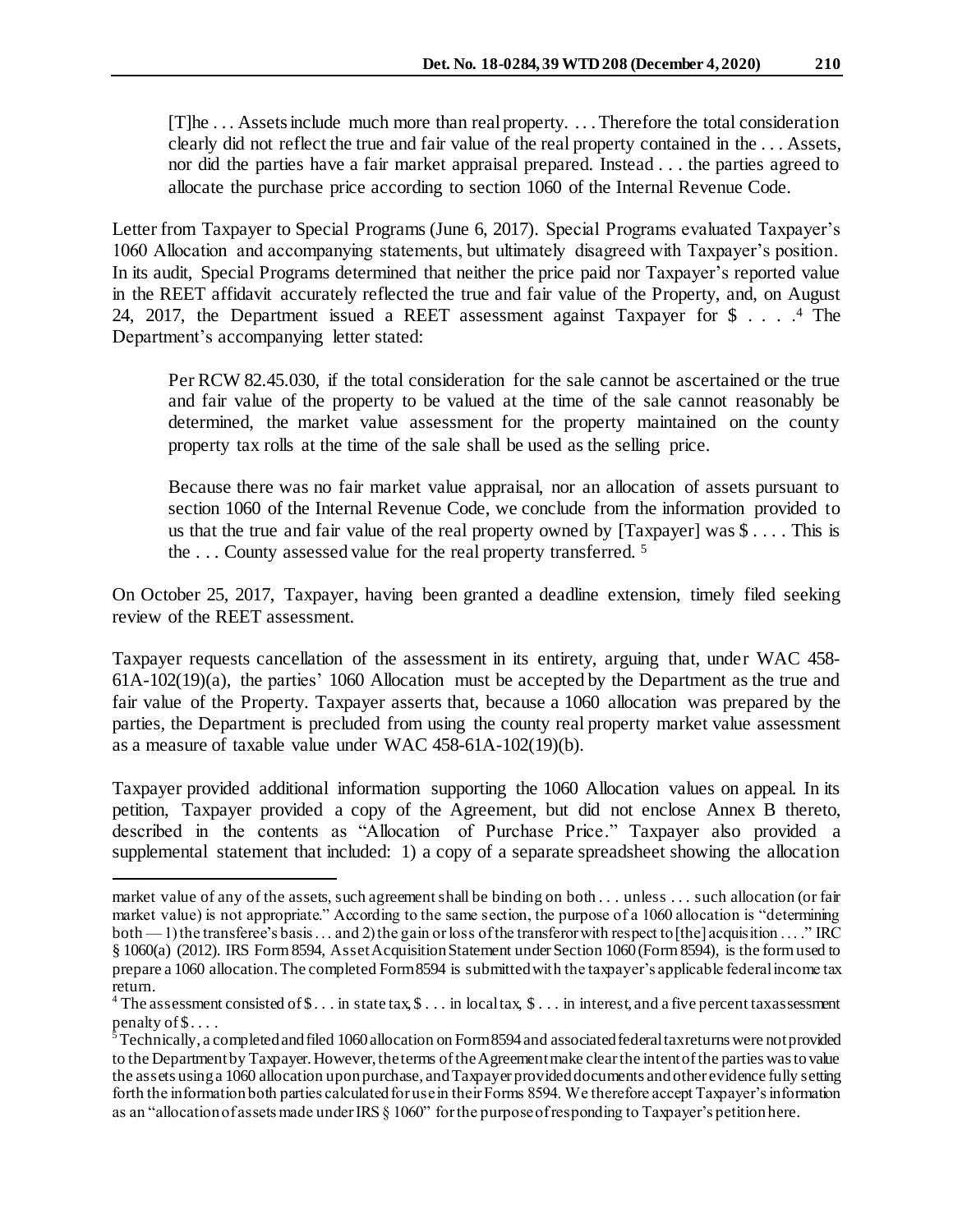values agreed to by the parties in the Agreement ("Trial Balance Report"); and 2) a copy of an allocation prepared by Buyer showing Buyer's 1060 allocations ("Purchase Price Allocation Balance Sheet"). Taxpayer did not provide the Department with federal tax returns associated with the transaction, or a completed Form 8594. 6

Taxpayer does not object to the Department's calculations of tax, interest, and penalties, or to the accuracy of the county assessed value used. Instead, Taxpayer argues that, under WAC 458-61A-102(19), it prepared a valid 1060 Allocation and therefore the Department is precluded from using the county market value assessment as the selling price. According to Taxpayer, because the 1060 Allocation resulted in a real property asset value of \$ . . . , no REET is due and the assessment should be cancelled.

# ANALYSIS

REET is imposed upon the sale of real property in Washington. RCW 82.45.060. "Real property" means any interest, estate, or beneficial interest in land or anything affixed to land, including the ownership interest or beneficial interest in any entity which itself owns land or anything affixed to land. RCW 82.45.032(1). REET is measured by the "selling price." RCW 82.45.030; WAC 458- 61A-101(4); WAC 458-61A-102(19).

At issue here is the determination of the selling price under RCW 82.45.030, WAC 458-61A-101(4), and WAC 458-61A-102(19). Taxpayer owned real property located in Washington at the time of the sale, and there is no dispute that a transfer occurred. Instead, Taxpayer challenges the amount Special Programs used as the "selling price" to calculate Taxpayer's assessed REET liability. RCW 82.45.030 defines "selling price" as follows:

(1) As used in this chapter, the term "selling price" means the true and fair value of the property conveyed. If property has been conveyed in an arm's length transaction between unrelated persons for a valuable consideration, a rebuttable presumption exists that the selling price is equal to the total consideration paid or contracted to be paid ....

. . .

l <sup>6</sup> In its petition, Taxpayer summarizes the transferred asset value allocations by class according to IRS instructions, as follows:

| Class I (cash and general deposits)               | $S \ldots$         |
|---------------------------------------------------|--------------------|
| Class II (actively traded securities)             | None               |
| Class III (generally, accounts receivable)        | $\S$               |
| Class IV (inventory)                              | $S \ldots$         |
| Class V (all other assets, including real estate) | $S \ldots$         |
| Class VI and VII (intangibles and goodwill)       | $S \ldots$         |
| Total                                             | $\hat{\mathbf{s}}$ |

Under IRS 1060 allocation instructions in the Treasury Regulations, the total value allocated to the Property (a Class V asset) is \$. . . , because the full value of consideration paid is allocated to higher priority assets (Classes I and III) and none remainsto allocate to lower priority Class V assets. *See*Treas. Reg. § 1.1060-1 (as amended in 2008).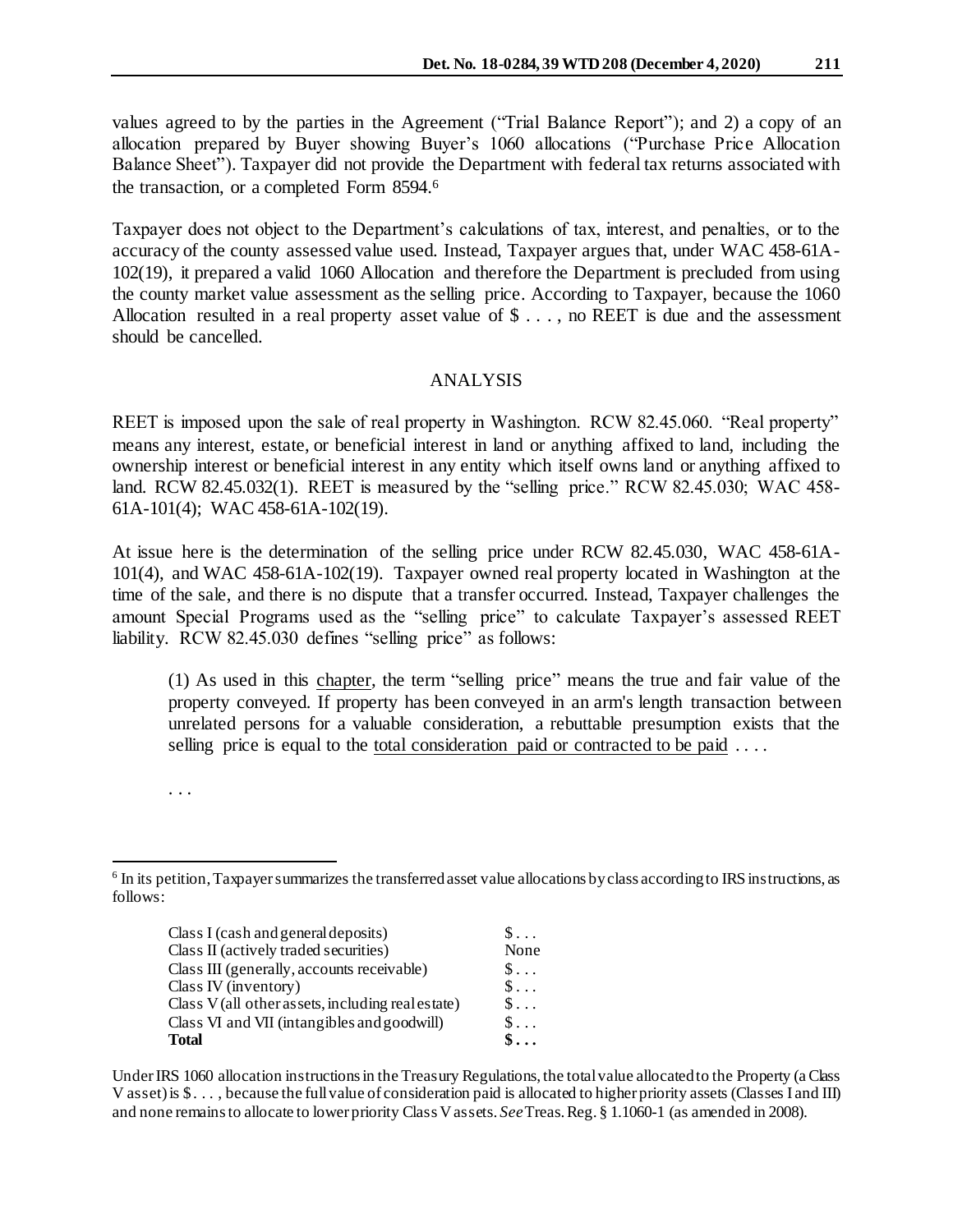(3) As used in this section, "total consideration paid or contracted to be paid" includes money or anything of value, paid or delivered or contracted to be paid or delivered in return for the sale, and shall include the amount of any lien, mortgage, contract indebtedness, or other encumbrance, either given to secure the purchase price, or any part thereof . . . .

4) If the total consideration for the sale cannot be ascertained or the true and fair value of the property to be valued at the time of the sale cannot reasonably be determined, the market value assessment for the property maintained on the county property tax rolls at the time of the sale shall be used as the selling price.

(Emphasis added.) "True and fair value" is defined for the purposes of Chapter 458-61A WAC (REET) as "market value, which is the amount of money that a willing, but unobliged, buyer would pay a willing, but unobligated, owner for real property, taking into consideration all reasonable, possible uses of the property." WAC 458-61A-101(2)(c) (emphasis added).

# **Total Consideration Paid**

Here, there is no dispute that this was "an arm's length transaction between unrelated persons." However, Taxpayer has asserted that total consideration paid (\$ . . . ) is an inaccurate measure of the Property selling price, because the consideration paid by Buyer was for the purchase of the Business, including a group of many different assets of multiple classes, of which the Property is only a part. *See* Letter from Taxpayer to Special Programs (June 6, 2017).

We agree with Taxpayer's evaluation. As in this case, where real property forms only part of the purchase and sale of an entire business, the total consideration paid for the business cannot reasonably determine the property's true and fair value under RCW 82.45.030(1). *See McFreeze Corp. v. Dep't of Revenue*, 102 Wn. App. 196, 201, 6 P.3d 1187 (2000). *See also* Det. No. 98-083, 17 WTD 271 (1998) (tax on real estate transferred in sale of an LLC is based on the value of the real estate, not the entire business); Det. No. 10-0175, 30 WTD 54 (2011) (REET due on total value of real property conveyed, not funds received for business interest conveyed).

WAC 458-61A-102(19) provides more specific requirements for determining selling price:

"Selling price" means the true and fair value of the property conveyed. There is a rebuttable presumption that the true and fair value is equal to the total consideration paid or contracted to be paid to the seller or to another person for the seller's benefit.

- (a) When the price paid does not accurately reflect the true and fair value of the property, one of the following methods may be used to determine the true and fair value:
	- (i) A fair market appraisal of the property; or
	- (ii) An allocation of assets by the seller and the buyer made under section 1060 of the Internal Revenue Code . . . .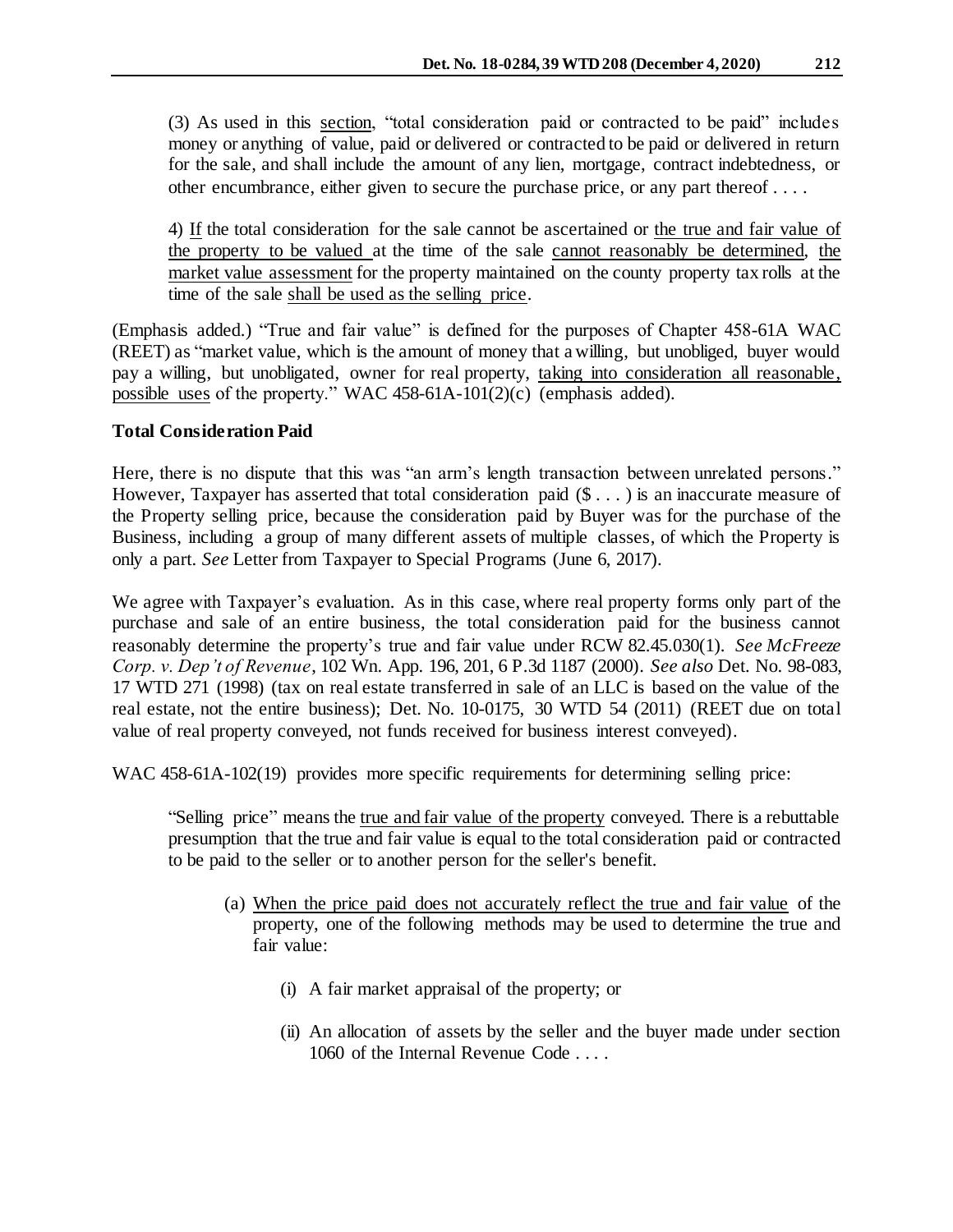(b) When the true and fair value of the property at the time of sale cannot reasonably be determined by either of the methods in (a) of this subsection, the market value assessment for the property maintained in the county property tax rolls at the time of sale will be used as the selling price. RCW 82.45.030.

(Emphasis added.) Having concluded that total consideration was not the true and fair value, we look to alternative methods of determining true and fair value. Here the parties did not perform a fair market appraisal of the Property under WAC 458-61A-102(19)(a)(i). Instead, Taxpayer provided a 1060 Allocation under WAC 458-61A-102(19)(a)(ii) as the basis for the Property's true and fair value. We next review whether the 1060 Allocation is a reasonable determination of the Property's true and fair value.

# **1060 Allocation**

When certain assets are sold, the IRS requires each party to the sale to allocate the sales price among the different assets sold or acquired according to a formula. *See* IRC § 1060. The formula has been described generally as follows:

The goal in enacting Code Sec. 1060 was to allocate purchase price in a rational economic manner, based on the so-called "residual method." The residual method is nothing more complex than a set for rules whereby the aggregate purchase price of a business is allocated in a logical economic progression, from the most easily valued assets (cash being the most easy-to-value asset), and descending in order of valuation ease until the remaining amount (the so-called "residual amount") is allocated to the assets with the most difficult and imponderable value, namely business goodwill.

Joseph B. Darby III, Practical Guide to Mergers, Acquisitions and Business Sales, CCH, 340.01 (2006).

The formula limits the maximum consideration that can be allocated to tangible assets to their fair market value. *See* IRC § 1060. Under the residual method, the amount of consideration allocated to each tangible asset can, however, be less than its fair market value when the total consideration for the sale is less than the individual fair market value of each asset. *See, e.g.*, Darby at 340.04 ("The result of the residual method is that the portion of the purchase price not allocated to [tangible assets] is allocated to the [goodwill and going concern value]"). Accordingly, allocations under IRC § 1060 may not be persuasive evidence of the fair market value of an asset. That appears to be the case here. After the parties allocated consideration to the easily and accurately valued cash assets under Class I, and all remaining residual consideration was allocated to accounts receivable under Class III, no consideration remained for allocation to inventory (Class IV), real estate (Class V), or goodwill and going concern value (Class VII). The allocated residual value of the Property was therefore \$ . . . .

Washington law requires property to be valued at one hundred percent of its true and fair value, which means "fair market value." *See Tiger Oil Corp. v. Yakima County,* 158 Wn. App. 553, 563, 242 P.3d 936, 941 (2010); *Washington Beef, Inc. v. County of Yakima*, 143 Wn. App. 165, 177 P.3d 162 (2008) (*citing* RCW 84.40.030). This is why both the statute and administrative rules